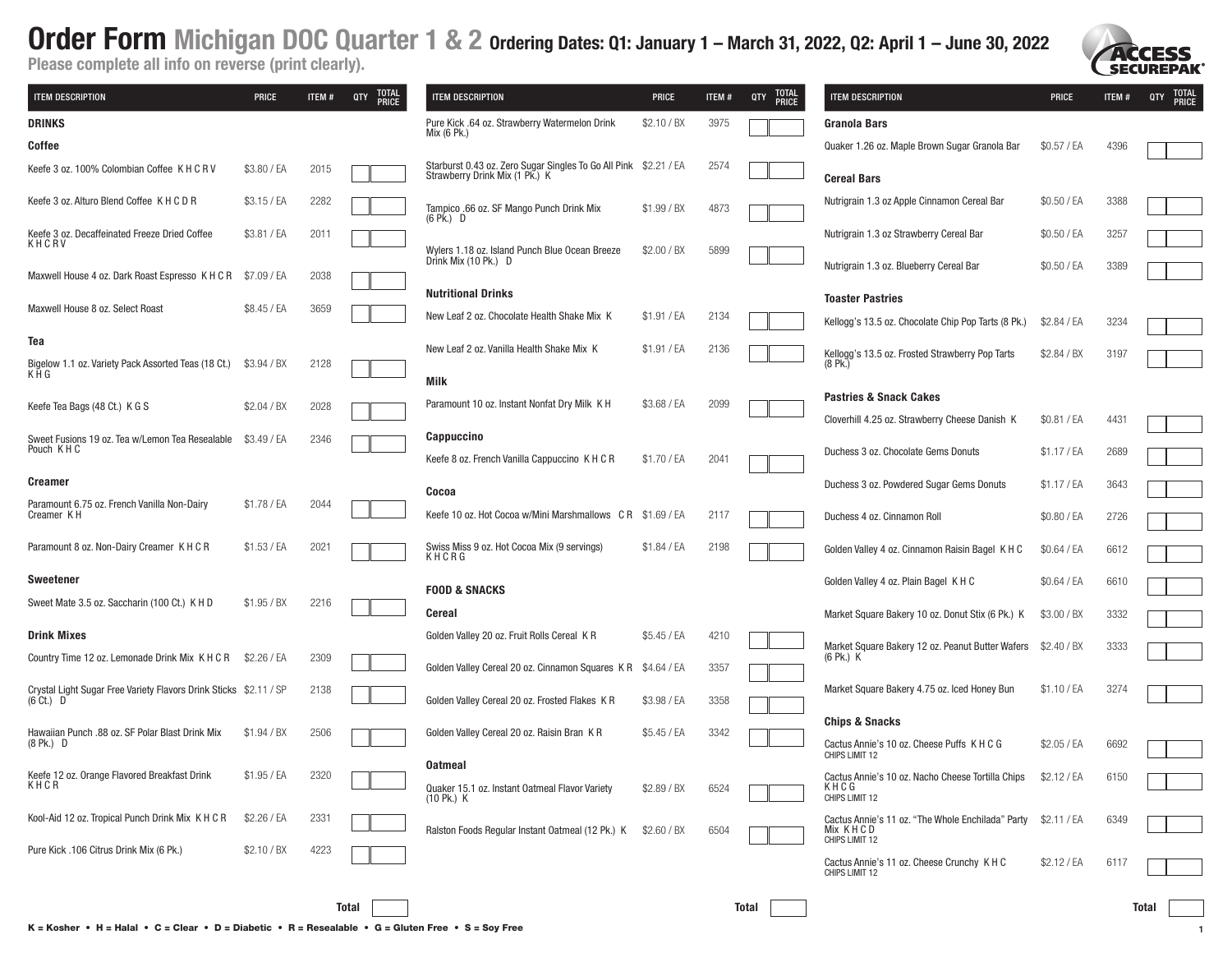| <b>ITEM DESCRIPTION</b>                                                          | <b>PRICE</b> | ITEM# | QTY<br><b>PRICE</b> | <b>ITEM DESCRIPTION</b>                                                           | <b>PRICE</b> | ITEM# | QTY<br><b>PRICE</b> | <b>ITEM DESCRIPTION</b>                                                              | <b>PRICE</b>               | ITEM#        | QTY<br><b>PRICE</b> |
|----------------------------------------------------------------------------------|--------------|-------|---------------------|-----------------------------------------------------------------------------------|--------------|-------|---------------------|--------------------------------------------------------------------------------------|----------------------------|--------------|---------------------|
| Cactus Annie's 12 oz. Hot & Spicy Corn Chips K H C \$2.07 / EA<br>CHIPS LIMIT 12 |              | 6171  |                     | The Whole Shabang 6 oz. Extreme Kettle Cooked<br>Potato Chips K<br>CHIPS LIMIT 12 | \$1.59 / EA  | 6069  |                     | Market Square Bakery 14 oz. Chocolate Creme<br>Cookies KHC                           | \$1.88 / EA                | 3008         |                     |
| Cactus Annie's 13 oz. Corn Chips K H C<br>CHIPS LIMIT 12                         | \$1.99 / EA  | 6155  |                     | <b>Popcorn</b>                                                                    |              |       |                     | Market Square Bakery 14 oz. Duplex Creme Cookies \$1.95 / EA<br>KHC                  |                            | 3007         |                     |
| Cactus Annie's 2 oz. Hot & Spicy Pork Rinds<br>CHIPS LIMIT 12                    | \$0.89 / ea  | 6127  |                     | Moon Lodge 2.8 oz. Extra Butter Microwave<br>Popcorn KD                           | \$0.53 / EA  | 6201  |                     | Market Square Bakery 14 oz. Lemon Creme Cookies \$1.88 / EA                          |                            | 3060         |                     |
| Cactus Annie's 9.5 oz. Hot! Hot! Hot! Cheese<br>Crunchy K H C<br>CHIPS LIMIT 12  | \$2.03 / EA  | 6348  |                     | Moon Lodge 2.8 oz. Kettle Corn Microwave Popcorn \$0.48 / EA                      |              | 6019  |                     | KHC                                                                                  |                            |              |                     |
| Cheetos 8 oz. Flamin' Hot Crunchy C G<br>CHIPS LIMIT 12                          | \$2.42 / EA  | 6198  |                     | Moon Lodge 5 oz. Jalapeno Cheddar Popcorn D                                       | \$1.68 / EA  | 6218  |                     | Market Square Bakery 14 oz. Peanut Butter Creme \$1.88 / EA<br>Cookies KHC           |                            | 3033         |                     |
| Chex Mix 8.75 oz. Traditional Snack Mix K                                        | \$4.74 / EA  | 6219  |                     | CHIPS LIMIT 12<br>Nuts                                                            |              |       |                     | Market Square Bakery 16 oz. Chocolate Chip<br>Cookies KH                             | \$3.50 / EA                | 3050         |                     |
| Del Monte 4 oz. Mixed Fruit Cup (4 Pk.) K C G S                                  | \$5.49 / EA  | 3280  |                     | Kings Nut 10 oz. Mixed Nuts w/Peanuts K H                                         | \$4.14 / EA  | 6241  |                     | Market Square Bakery 2.75 oz. Sugar Free Straw-<br>berry Creme Wafers K H D          | \$1.69 / EA                | 4429         |                     |
| Doritos 7.5 oz. Flamin Hot Tortilla Chips<br>CHIPS LIMIT 12                      | \$3.04 / EA  | 3023  |                     | Kings Nut 2.5 oz. Honey Roasted Peanuts K H                                       | \$0.76 / EA  | 6216  |                     | Market Square Bakery 6 oz. Iced Oatmeal Cookies                                      | \$1.40 / EA                | 3040         |                     |
| Doritos 7.5 oz. Spicy Sweet Chili Chips<br>CHIPS LIMIT 12                        | \$2.91 / EA  | 6204  |                     | Kings Nut 2.5 oz. Roasted & Salted Cashews K H                                    | \$1.85 / EA  | 6205  |                     | KН                                                                                   |                            |              |                     |
| Doritos 8 oz. Cool Ranch Chips C<br>CHIPS LIMIT 12                               | \$2.44 / EA  | 2740  |                     | Kings Nut 4 oz. Tropical Mix K H                                                  | \$1.01 / EA  | 6217  |                     | Candy                                                                                | $$1.14$ / EA               |              |                     |
| Doritos 8 oz. Nacho Cheese Chips C<br>CHIPS LIMIT 12                             | \$2.48 / EA  | 6151  |                     | Kings Nut 3.25 oz. Health Mix K H D                                               | \$1.30 / EA  | 6213  |                     | Atkinson 1.6 oz. Chick O Stick Candy                                                 |                            | 4019         |                     |
| Fritos 10.5 oz. Chili Cheese Corn Chips C<br>CHIPS LIMIT 12                      | \$3.50 / EA  | 2739  |                     | Kings Nut 3.25 oz. Roasted & Salted Sunflower<br>Kernels KH                       | \$0.74 / EA  | 6214  |                     | Chewy Lemonheads 4 oz. Redrific Candy<br>Corner Store 1.75 oz. Sugar Free Wild Fruit | \$1.12 / EA<br>\$1.74 / EA | 4168<br>4155 |                     |
| Kellogg's 1.3 oz. Original Rice Krispies Treats                                  | \$0.85 / EA  | 3309  |                     | Moon Lodge 1.75 oz. Hot, Hot, Hot! Peanuts K C D G \$0.47 / EA                    |              | 6607  |                     | Candy CD                                                                             |                            |              |                     |
| Moon Lodge 11 oz. Pretzels Mini Twists K C D<br>CHIPS LIMIT 12                   | \$1.48 / EA  | 6108  |                     | Moon Lodge 1.75 oz. Salted Peanuts K C D G                                        | \$0.44 / EA  | 6606  |                     | Corner Store 3.25 oz. Chooz Fruit Chews Candy                                        | \$0.85 / EA                | 4151         |                     |
| Moon Lodge 6 oz. Barbeque Potato Chips K H V<br>CHIPS LIMIT 12                   | \$1.80 / EA  | 6165  |                     | <b>Crackers</b>                                                                   |              |       |                     | Corner Store 3.75 oz. All Star Mix Assorted<br>Candies C                             | \$0.84 / EA                | 4152         |                     |
| Moon Lodge 6 oz. Buffalo Wing & Blue Cheese<br>Potato Chips K<br>CHIPS LIMIT 12  | \$1.37 / EA  | 6148  |                     | Austin Peanut Butter & Jelly Crackers (1 Pk.) K                                   | \$0.52 / EA  | 3243  |                     | Corner Store 3.75 oz. Starlight Mints Candy                                          | \$0.73 / EA                | 4145         |                     |
| Moon Lodge 6 oz. Hot Hot Hot Onion Rings<br>CHIPS LIMIT 12                       | \$2.75 / EA  | 3790  |                     | Austin Peanut Butter on Cheese Crackers (1 Pk.) K                                 | \$0.52 / EA  | 3223  |                     | Corner Store 3 oz. Caramels C                                                        | \$1.06 / EA                | 4156         |                     |
| Moon Lodge 6 oz. Hot!, Hot!, Hot! BBQ Potato Chips<br>K H                        | \$1.33 / EA  | 6698  |                     | Cheez-It 1.5 oz. Cheddar Crackers K                                               | \$0.85 / EA  | 3115  |                     | Corner Store 3 oz. Tongue Torchers Candy                                             | \$0.77 / EA                | 4146         |                     |
| CHIPS LIMIT 12                                                                   |              |       |                     | Gamesa 3.45 oz. Crackets Crackers                                                 | \$0.62 / EA  | 3141  |                     | Corner Store 4.25 oz. Sour Fruit Balls Candy C                                       | \$1.21 / EA                | 4150         |                     |
| Moon Lodge 6 oz. Ripple Potato Chips K H G S<br>CHIPS LIMIT 12                   | \$1.34 / EA  | 6081  |                     | Golden Valley 16 oz. Saltines Crackers (Box) K H                                  | \$2.00 / BX  | 3107  |                     | Corner Store 4 oz. Sour Neon Worms Candy                                             | \$1.35 / EA                | 4166         |                     |
| Moon Lodge 6 oz. Sour Cream & Onion Potato<br>Chips KHG<br>CHIPS LIMIT 12        | \$1.37 / EA  | 6143  |                     | <b>Cookies</b>                                                                    |              |       |                     | M&M's 5.3 oz. Peanut Candy                                                           | \$3.53 / EA                | 4046         |                     |
| Moon Lodge 6 oz. Stuffed Jalapeno Potato Chips<br>K H                            | \$1.80 / EA  | 6101  |                     | Grandma's 2.5 oz. Chocolate Chip Cookies                                          | \$0.57 / EA  | 3010  |                     | M&M's 5.3 oz. Plain Candy                                                            | \$3.53 / EA                | 4047         |                     |
| CHIPS LIMIT 12<br>The Whole Shabang 2 oz. Pork Rinds D                           | \$1.55 / EA  | 6068  |                     | Market Square Bakery 12 oz. Vanilla Wafers                                        | \$2.25 / EA  | 3052  |                     | Reese's 1.5 oz. Peanut Butter Cup Candy Bar                                          | $$1.16$ / EA               | 4035         |                     |
| CHIPS LIMIT 12                                                                   |              |       |                     |                                                                                   |              |       |                     |                                                                                      |                            |              |                     |

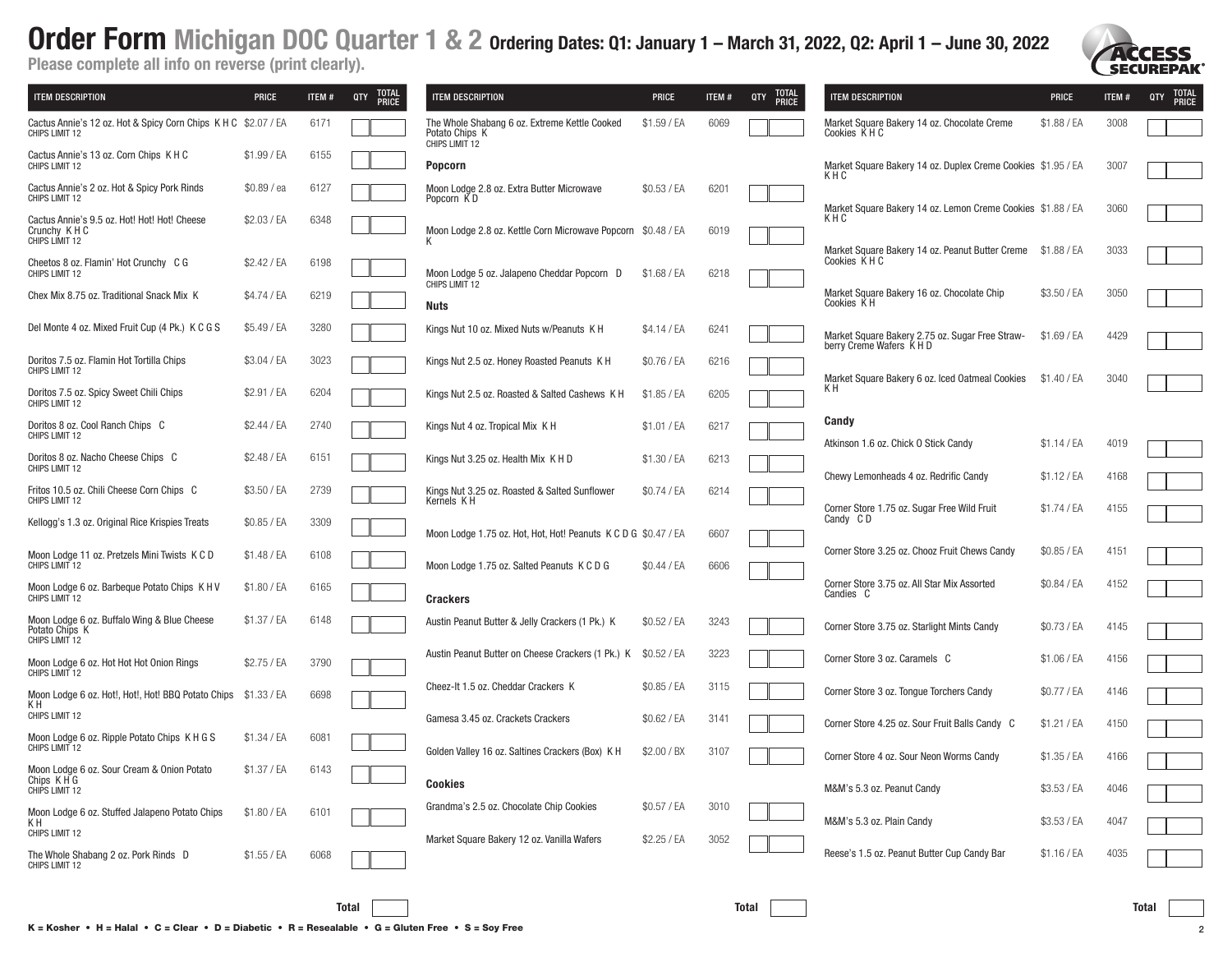**SECUREPAK** 

| <b>ITEM DESCRIPTION</b>                                                      | PRICE        | ITEM# | <b>TOTAL<br/>PRICE</b><br>QTY | <b>ITEM DESCRIPTION</b>                                                           | <b>PRICE</b> | ITEM # | <b>TOTAL</b><br>QTY<br><b>PRICE</b> | <b>ITEM DESCRIPTION</b>                                                                       | <b>PRICE</b> | ITEM# | <b>TOTAL</b><br>PRICE<br>QTY |
|------------------------------------------------------------------------------|--------------|-------|-------------------------------|-----------------------------------------------------------------------------------|--------------|--------|-------------------------------------|-----------------------------------------------------------------------------------------------|--------------|-------|------------------------------|
| Skittles 2.17 oz. Original Candy                                             | \$1.16 / EA  | 4040  |                               | Colonna Brothers Spices 4.75 oz. Seasoned Salt<br>K D                             | \$1.78 / EA  | 2693   |                                     | Brushy Creek 5 oz. Original Summer Sausage Made \$1.71 / EA<br>with Beef and Chicken G        |              | 3585  |                              |
| Snickers 1.86 oz. Candy Bar                                                  | \$1.16 / EA  | 4010  |                               | Pepper Shaker 1.5 oz. K                                                           | \$1.31 / EA  | 6498   |                                     | Brushy Creek 5 oz. Salami Stick with Beef and<br>Chicken G                                    | \$1.75 / EA  | 2385  |                              |
| Twizzlers 5 oz. Strawberry Twists K                                          | \$3.50 / EA  | 4117  |                               | Salt Shaker 4 oz. K                                                               | \$0.56 / EA  | 6497   |                                     | Brushy Creek 5 oz. Turkey Summer Sausage Honey                                                | \$1.71 / EA  | 2624  |                              |
| <b>Salad Dressing</b>                                                        |              |       |                               | Sevilla 1.5 oz. Sazon con Culantro Y Achiote                                      | \$1.16 / EA  | 4278   |                                     | Brown Sugar D G                                                                               |              |       |                              |
| Kraft 1.5 oz. Ranch Salad Dressing Packet                                    | \$0.62 / EA  | 6421  |                               | KHCD                                                                              |              |        |                                     | Jack Link's .9 oz. Original Beef Jerky D                                                      | \$1.94 / EA  | 6296  |                              |
| <b>Sauces</b>                                                                |              |       |                               | <b>Pickles</b>                                                                    |              |        |                                     | Midamar 5 oz. Halal Beef Summer Sausage H C D                                                 | \$2.92 / EA  | 6060  |                              |
| Brushy Creek 4 oz. Italian Pasta Sauce C G                                   | \$0.78 / EA  | 6294  |                               | Kaiser 7 oz. Dill Pickle                                                          | \$0.78 / EA  | 6501   |                                     |                                                                                               |              |       |                              |
| Cactus Annie's 11 oz. Regular Picante Sauce                                  | \$3.00 / EA  | 4506  |                               | Kaiser 7 oz. Hot Dill Pickle                                                      | \$0.75 / EA  | 6500   |                                     | Oscar Mayer 2.25 oz. Precooked Bacon                                                          | \$5.50 / EA  | 4901  |                              |
| Pampa 18 oz. Original Barbecue Sauce                                         | \$1.70 / EA  | 6249  |                               | Van Holten's 9.6 oz. Zesty Garlic Pickle K H C G                                  | \$0.74 / EA  | 6502   |                                     | Real Snacks 1 oz. Original Kosher Mini Beef Stick                                             | \$1.39 / EA  | 2681  |                              |
| Squeez-Ums Hot Sauce (12 Pk.) K D G                                          | \$0.54 / STR | 6268  |                               | <b>Peppers</b>                                                                    |              |        |                                     | Trail's Best Beef 1 oz. Beef & Cheese Stick                                                   | \$1.00 / EA  | 6320  |                              |
| Sweet Baby Ray's 1.5 oz. Original BBQ Sauce Pouch \$0.90 / EA<br>$(1$ pouch) |              | 4865  |                               | Cactus Annie's 12 oz. Sliced Jalapeno Pep-<br>pers HCRG                           | \$3.42 / EA  | 6506   |                                     | <b>Seafood</b><br>Fresh Catch 3.53 oz. Fillets of Mackerel in Soybean \$1.94 / EA<br>Oil KHDG |              | 6178  |                              |
|                                                                              |              |       |                               | <b>Cheese</b>                                                                     |              |        |                                     |                                                                                               |              |       |                              |
| Tokyo Diner 6 oz. Soy Sauce K C R                                            | \$1.53 / EA  | 6508  |                               | City Cow 4 oz. Hot Pepper Cheese Stick K C D G S                                  | \$2.50 / EA  | 6449   |                                     | Fresh Catch 3.53 oz. Fish Steaks in Louisiana Hot<br>Sauce KHDG                               | \$1.09 / EA  | 6721  |                              |
| <b>Condiments</b>                                                            |              |       |                               | City Cow 4 oz. Mozzarella Cheese Stick K C D G                                    | \$2.50 / EA  | 6459   |                                     |                                                                                               |              |       |                              |
| Keefe Kitchens 18 oz. Mayonnaise K C G                                       | \$3.61 / EA  | 6545  |                               | City Cow 4 oz. Provolone Cheese Stick K C D G                                     | \$2.00 / EA  | 6543   |                                     | Fresh Catch 3.53 oz. Fish Steaks in Oil w/Green<br>Chilies KHD G                              | \$2.30 / EA  | 6190  |                              |
| Squeez-Ums .15 oz. Mustard (12 Pk.) K H D G                                  | \$1.02 / STR | 6263  |                               | Made with Kraft 8 oz. Jalapeno Cheese Spread                                      | \$2.00 / EA  | 6407   |                                     | Fresh Catch 3.53 oz. Fish Steaks in Spicy Mustard<br>Sauce KHDG                               | \$1.09 / EA  | 6189  |                              |
| Squeez-Ums .31 oz. Ketchup (12 Pk.) K H G                                    | \$0.90 / STR | 6264  |                               |                                                                                   |              |        |                                     |                                                                                               |              |       |                              |
| Squeez-Ums .31 oz. Mayonnaise (12 Pk.) K D G                                 | \$0.94 / STR | 6262  |                               | Made with Kraft 8 oz. Sharp Cheddar Cheese<br>Spread                              | \$2.00 / EA  | 6442   |                                     | Fresh Catch 3.53 oz. Salmon Flakes in Water K H G \$2.01 / EA                                 |              | 6191  |                              |
| <b>Spreads</b>                                                               |              |       |                               | Philly 2 oz. Cream Cheese w/Jalapenos D                                           | \$0.70 / EA  | 2596   |                                     | Fresh Catch 3.53 oz. Sardines in Hot Tomato Sauce<br>KHDGS                                    | \$1.70 / EA  | 6181  |                              |
| Cafe Delight Honey - (1 Pk.)                                                 | \$0.17 / EA  | 6358  |                               | Risparmio 3 oz. Grated Parmesan Cheese Blend                                      | \$2.39 / EA  | 6453   |                                     | Fresh Catch 4.23 oz. Chunk Light Tuna in Water<br>KHDG                                        | \$4.55 / EA  | 6826  |                              |
| Keefe Kitchens 18 oz. Chunky Peanut Butter<br>KHCDRGS                        | \$3.39 / EA  | 6418  |                               | <b>Meat Snacks</b>                                                                |              |        |                                     | <b>Ready-To-Eat Meals</b>                                                                     |              |       |                              |
| Keefe Kitchens 18 oz. Creamy Peanut Butter<br>KCDRGS                         | \$3.39 / EA  | 6417  |                               | Bridgford 3.5 oz. Chorizos                                                        | \$4.30 / EA  | 3561   |                                     | Brushy Creek 11.25 oz. Beef Stew D G                                                          | \$2.13 / EA  | 6176  |                              |
|                                                                              | \$0.21 / EA  |       |                               | Bridgford 3.5 oz. Sliced Pepperoni D                                              | \$2.61 / EA  | 3559   |                                     | Brushy Creek 11.25 oz. Chili No Beans D                                                       | \$3.43 / EA  | 6172  |                              |
| Squeez-Ums 1 oz. Grape Jelly (1 Pk.) K G<br>ITEM LIMIT 10                    |              | 6412  |                               | Brushy Creek 1.625 oz. Hot Summer Sausage G                                       | \$0.61 / EA  | 3581   |                                     | Brushy Creek 11.25 oz. Chili with Beans D G                                                   | \$2.84 / EA  | 6173  |                              |
| <b>Spices &amp; Seasonings</b>                                               |              |       |                               |                                                                                   |              |        |                                     |                                                                                               |              |       |                              |
| Colonna Brothers 2.5 oz. Garlic Powder K                                     | \$1.35 / EA  | 6272  |                               | Brushy Creek 5 oz. Hot Summer Sausage Made with \$1.61 / EA<br>Beef and Chicken G |              | 3487   |                                     | Brushy Creek 11.25 oz. Chili with Beans Hot! G                                                | \$2.85 / EA  | 6174  |                              |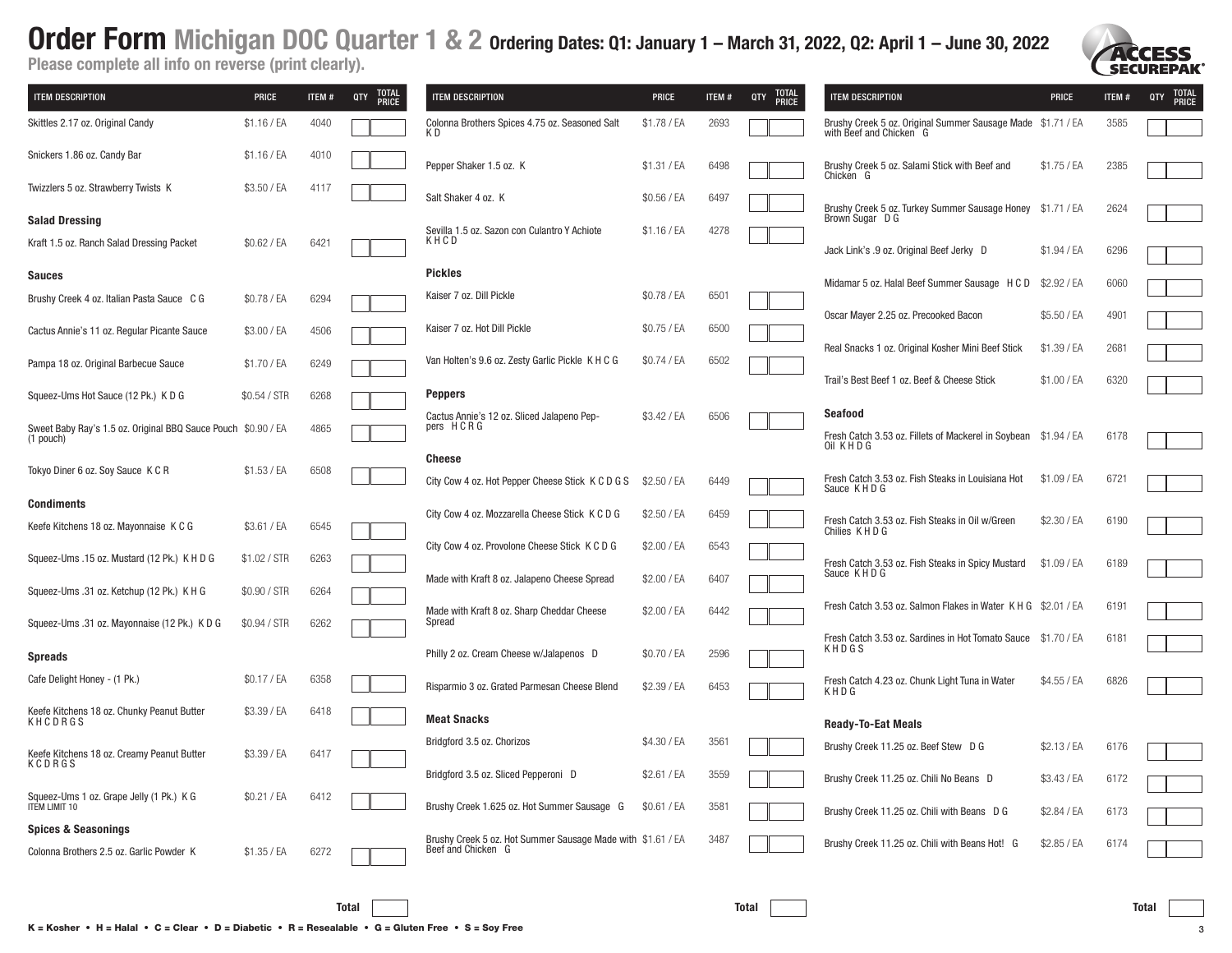**SECUREPAK** 

| <b>ITEM DESCRIPTION</b>                                            | <b>PRICE</b> | ITEM# | <b>TOTAL</b><br>QTY<br><b>PRICE</b> | ITEM DESCRIPTION                                                                    | <b>PRICE</b> | <b>ITEM#</b> | TOTAL<br><b>QTY</b><br><b>PRICE</b> | <b>ITEM DESCRIPTION</b>                                       | <b>PRICE</b> | ITEM#    | TOTAL<br>PRICE<br>QTY |
|--------------------------------------------------------------------|--------------|-------|-------------------------------------|-------------------------------------------------------------------------------------|--------------|--------------|-------------------------------------|---------------------------------------------------------------|--------------|----------|-----------------------|
| Brushy Creek 4.5 oz. Premium Chicken<br>Breast DGS                 | \$3.52 / EA  | 6195  |                                     | Ramen                                                                               |              |              |                                     | <b>Hair Care</b>                                              |              |          |                       |
|                                                                    |              |       |                                     | Maruchan 3 oz. Beef Flavor Ramen C<br><b>RAMEN LIMIT 30</b>                         | \$0.36 / EA  | 6048         |                                     | 5" Hair Pick - Black                                          | \$0.43 / EA  | 4492     |                       |
| Hereford 7 oz. Shredded Beef W/Broth                               | \$5.70 / EA  | 6139  |                                     | Maruchan 3 oz. Cajun Chicken Flavor Ramen C<br><b>RAMEN LIMIT 30</b>                | \$0.36 / EA  | 6013         |                                     | 7" Professional Comb (plastic)                                | \$0.11 / EA  | 0805     |                       |
| Hormel 2.5 oz. Spam Single D                                       | \$2.21 / EA  | 6757  |                                     | Maruchan 3 oz. Chicken Flavor Ramen C<br><b>RAMEN LIMIT 30</b>                      | \$0.36 / EA  | 6046         |                                     | Elementz 15 oz. Styling Gel w/Aloe Vera                       | \$3.12 / EA  | 03630363 |                       |
| Mama Mary's Pizza Kit (2 pk) 7" Crust                              | \$3.29 / EA  | 6055  |                                     | Maruchan 3 oz. Low Sodium Chicken Flavor                                            | \$0.36 / EA  | 6065         |                                     | Goody Braided Black Elastic Ponytail Holders                  | \$1.29 / PK  | 0858     |                       |
| My Own Meal 10 oz. Beef Stew K                                     | \$6.49 / EA  | 6133  |                                     | Ramen C<br><b>RAMEN LIMIT 30</b>                                                    |              |              |                                     | $(18 \text{ C}t)$                                             |              |          |                       |
| My Own Meal 10 oz. Chicken & Rice K                                | \$6.39 / EA  | 6689  |                                     | Maruchan 3 oz. Low Sodium Chili Flavor Ramen C \$0.36 / EA<br><b>RAMEN LIMIT 30</b> |              | 6067         |                                     | Heritage 8 oz. Alcohol Free Hair Spray                        | \$2.22 / EA  | 0094     |                       |
| <b>Vegetables</b>                                                  |              |       |                                     | Maruchan 3 oz. Roast Beef Flavor Ramen C<br>RAMEN LIMIT 30                          | \$0.36 / EA  | 6014         |                                     | <b>Military Style Brush</b>                                   | \$1.67 / EA  | 0815     |                       |
| Brushy Creek 7 oz. Whole Kernel Sweet<br>Corn HCDGS                | \$1.80 / EA  | 6741  |                                     | Maruchan 3 oz. Roast Chicken Flavor Ramen C<br>RAMEN LIMIT 30                       | \$0.36 / EA  | 6015         |                                     | Shower Cap (disposable)                                       | \$0.07 / EA  | 0840     |                       |
| Libby's 16 oz. Cut Green Beans (4 PK)                              | \$4.00 / PK  | 4410  |                                     | Maruchan 3 oz. Texas Beef Flavor Ramen C<br>RAMEN LIMIT 30                          | \$0.36 / EA  | 6018         |                                     | <b>Shampoo &amp; Conditioner</b>                              |              |          |                       |
| Libby's 16 oz. Peas & Carrots (4 Pk)                               | \$4.00 / PK  | 4407  |                                     | Maruchan Instant Lunch 2.25 oz - Cajun Style with<br>Shrimp                         | \$0.67 / EA  | 6033         |                                     | Amerfresh .35 oz. Dandruff Shampoo                            | \$0.11 / EA  | 5227     |                       |
|                                                                    |              |       |                                     | RAMEN LIMIT 30                                                                      |              |              |                                     | Crawford 4 oz. Balsam & Protein Conditioner C                 | \$1.08 / EA  | 0002     |                       |
| Libby's 16 oz. Sweet Peas (4 Pk)                                   | \$4.00 / PK  | 4409  |                                     | Maruchan Instant Lunch 2.25 oz. - California Veggie \$0.67 / EA<br>RAMEN LIMIT 30   |              | 6034         |                                     | Crawford 4 oz. Balsam & Protein Shampoo C                     | \$1.08 / EA  | 0001     |                       |
| Rice                                                               |              |       |                                     | Ramen Express 3 oz. Chili Noodles<br><b>RAMEN LIMIT 30</b>                          | \$0.36 / EA  | 3748         |                                     | Elementz 15 oz. Dandruff Shampoo Almond/Shea                  | \$2.79 / EA  | 0362     |                       |
| Keefe Kitchens 6.5 oz. Pre-Cooked Long Grain<br>Brown Rice K C R G | \$1.50 / EA  | 6051  |                                     | Ramen Express 3 oz. Low Sodium Spicy Vegetable<br>Noodles                           | \$0.36 / EA  | 3745         |                                     | Elementz 15 oz. Hydrating Conditioner Almond/Shea \$2.27 / EA |              | 0358     |                       |
| Knorr Rice Sides 5.7 oz. Cheddar Broccoli Rice Mix                 | \$2.30 / EA  | 2158  |                                     | <b>RAMEN LIMIT 30</b><br><b>Noodles</b>                                             |              |              |                                     |                                                               |              |          |                       |
| Minute Rice 8 oz. White Rice Clear Resealable<br>Pouch             | \$1.59 / EA  | 2307  |                                     | Thai Palace 3.7 oz. Rice Noodle Soup Chili<br>Flavor C G                            | \$1.72 / EA  | 6673         |                                     | Elementz 15 oz. Thickening Shampoo w/Aloe &<br>Ginseng        | \$2.31 / EA  | 0355     |                       |
|                                                                    |              |       |                                     |                                                                                     |              |              |                                     | Freshscent .34 oz. Conditioning Shampoo                       | \$0.10 / EA  | 0090     |                       |
| Velveeta 2 oz. Spicy, Cheesy Rice K H C                            | \$0.71 / EA  | 2667  |                                     | Velveeta 3 oz. Macaroni and Cheese K H C                                            | \$1.24 / EA  | 2664         |                                     | Goodsense 8.5 oz. Shampoo Coal Tar 5%                         | \$4.76 / EA  | 0028     |                       |
| <b>Beans</b>                                                       |              |       |                                     | <b>HEALTH &amp; BEAUTY</b>                                                          |              |              |                                     | Suave 15 oz. Daily Clarifying Shampoo                         | \$2.83 / EA  | 0501     |                       |
| Sevilla 4.4 oz. Chili Flavor Refried Beans & Rice K H \$1.10 / EA  |              | 6710  |                                     | <b>Ethnic Hair Care</b>                                                             |              |              |                                     |                                                               |              |          |                       |
| Sevilla 8 oz. Refried Beans K H R                                  | \$1.67 / EA  | 6700  |                                     | Luster's 8 oz. Pink Oil Moisturizer                                                 | \$6.42 / EA  | 0068         |                                     | Suave 15 oz. Green Apple Shampoo                              | \$2.83 / EA  | 4229     |                       |
| Velveeta 4 oz. Spicy, Cheesy Refried Beans & Rice                  | \$1.55 / EA  | 2670  |                                     | Murray's 4 oz. Superior Hair Dressing Pomade                                        | \$2.61 / EA  | 0056         |                                     | Suave 15 oz. Waterfall Mist Conditioner                       | \$2.83 / EA  | 0502     |                       |
| KHC                                                                |              |       |                                     | Softee 5 oz. Coconut Oil Hair & Scalp Conditioner                                   | \$2.51 / EA  | 0048         |                                     | VO5 12.5 oz. Extra Body Conditioner C                         | \$2.27 / EA  | 0011     |                       |
| <b>Tortillas</b>                                                   |              |       |                                     | Softee 8 oz. Extra Dry Curl Activator                                               | \$4.89 / EA  | 0065         |                                     | VO5 12.5 oz. Extra Body Shampoo C                             | \$2.27 / EA  | 0010     |                       |
| Cactus Annie's 8 oz. Flour Tortillas (6 Pk.) K H C R \$1.04 / EA   |              | 6600  |                                     | Sulfur8 2 oz. Medicated Original Conditioner                                        | \$4.04 / EA  | 0031         |                                     | <b>Body Wash</b>                                              |              |          |                       |
| Mission Jalapeno Cheddar Tortillas (6 Pk.)                         | \$2.83 / EA  | 6398  |                                     |                                                                                     |              |              |                                     | Elementz 15 oz. 3 in 1 Coconut Lime Hair & Body               | \$2.79 / EA  | 0361     |                       |
|                                                                    |              |       |                                     | Sulfur8 7.5 oz. Medicated Shampoo                                                   | \$4.04 / EA  | 0030         |                                     | Wash                                                          |              |          |                       |
|                                                                    |              |       | Total                               |                                                                                     |              |              | Total                               |                                                               |              |          | Total                 |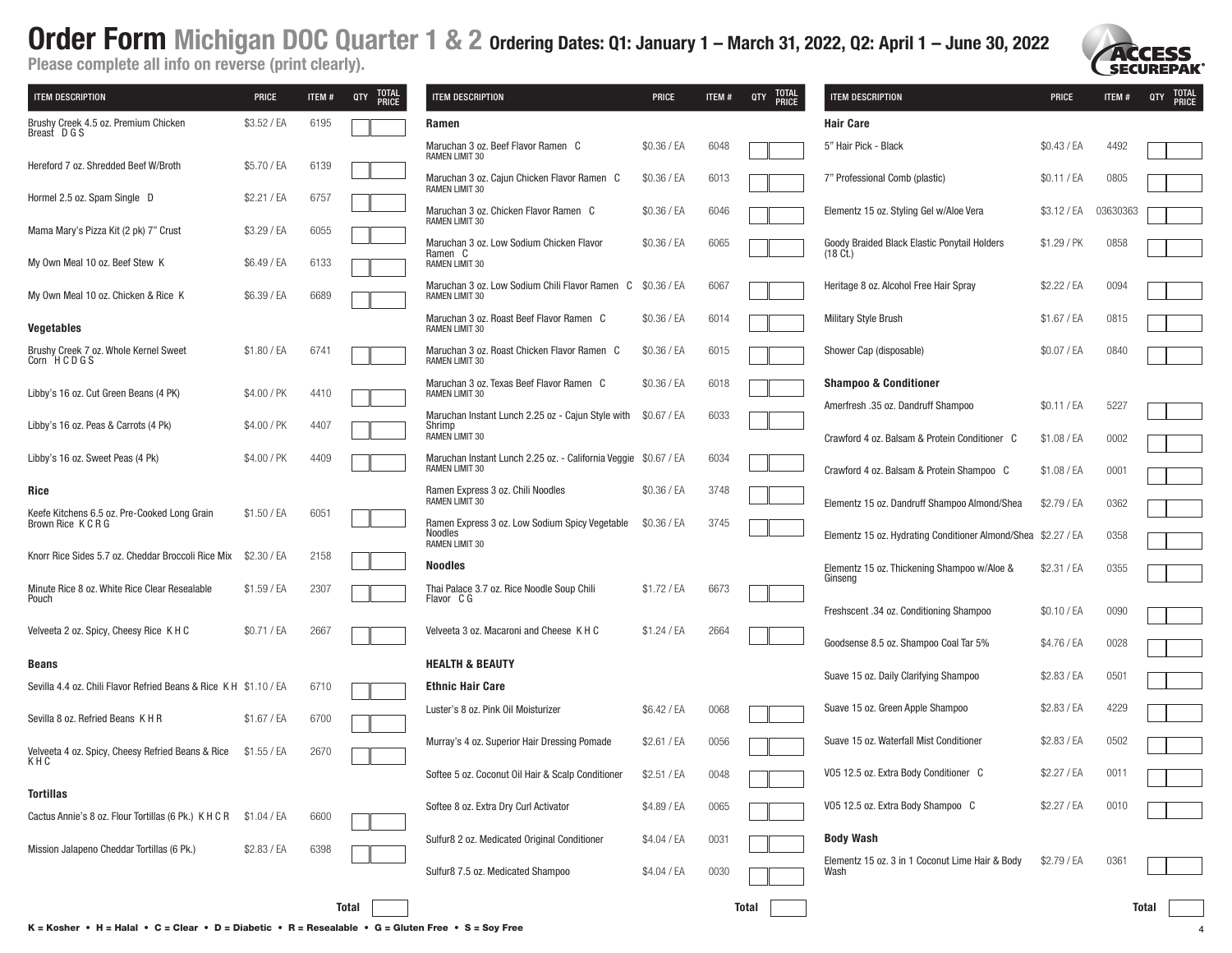**SECUREPAK** 

| <b>ITEM DESCRIPTION</b>                                                              | <b>PRICE</b> | ITEM# | <b>TOTAL<br/>PRICE</b><br>QTY | <b>ITEM DESCRIPTION</b>                                              | <b>PRICE</b> | ITEM # | <b>TOTAL</b><br>PRICE<br>QTY | <b>ITEM DESCRIPTION</b>                                              | <b>PRICE</b> | ITEM# | <b>TOTAL</b><br>PRICE<br>QTY |
|--------------------------------------------------------------------------------------|--------------|-------|-------------------------------|----------------------------------------------------------------------|--------------|--------|------------------------------|----------------------------------------------------------------------|--------------|-------|------------------------------|
| Elementz 15 oz. Deep Sea Minerals Invigorating<br><b>Body Wash</b>                   | \$2.32 / EA  | 0336  |                               | NewDay 13 oz. Bath & Shower Powder                                   | \$1.67 / EA  | 0202   |                              | Effergrip 2.5 oz. Denture Adhesive Cream Tube                        | \$4.69 / EA  | 0595  |                              |
| Elementz 15 oz. Sea Algae Extracts Relaxing Body<br>Wash                             | \$2.73 / EA  | 0335  |                               | NewDay 1 oz. Petroleum Jelly Tube                                    | \$0.77 / EA  | 0220   |                              | Floss Loops (30 Pk.)                                                 | \$2.89 / EA  | 0544  |                              |
|                                                                                      |              |       |                               | NewDay Cotton Swabs (300 Ct.) C                                      | \$1.59 / EA  | 0772   |                              | Freshmint .28 oz. Gel Toothpaste                                     | \$0.11 / EA  | 0437  |                              |
| Old Spice 18 oz. 3-in-1 Hair and Body Wash                                           | \$7.19 / EA  | 2436  |                               | Noxzema 2 oz. Original Cream                                         | \$2.50 / EA  | 0241   |                              | Freshmint .85 oz. Toothpaste                                         | \$0.18 / EA  | 0537  |                              |
| Soap                                                                                 |              |       |                               | Pro Glo 4 oz. Cocoa Butter Cream w/Aloe                              | \$2.00 / EA  | 0070   |                              | Freshmint Denture Tablets (40 Pk.)                                   | \$3.35 / BX  | 0590  |                              |
| Ambi 3.5 oz. Complexion Cleansing Soap (1 bar)                                       | \$2.31 / EA  | 0395  |                               |                                                                      |              |        |                              |                                                                      |              |       |                              |
| Grandpa's 3.25 oz. Pine Tar Soap (1 bar)                                             | \$6.18 / EA  | 4564  |                               | Tone 12 oz. Cocoa Butter Lotion                                      | \$4.01 / EA  | 0208   |                              | <b>NWI Denture Toothbrush</b>                                        | \$0.46 / EA  | 0529  |                              |
| Irish Spring 3.2 oz. Original Soap (3 bars)                                          | \$3.59 / PK  | 0452  |                               | Pro Glo 4 oz. Cocoa Butter Cream w/Aloe                              | \$2.00 / EA  | 0070   |                              | <b>NWI Security Toothbrush</b>                                       | \$0.21 / EA  | 0554  |                              |
| Neutrogena 3.5 oz. Facial Bar Soap (1 bar)                                           | \$3.96 / EA  | 0444  |                               | Tolnaftate .5 oz. Antifungal Cream                                   | \$1.45 / EA  | 0251   |                              | Orafix Denture Bath                                                  | \$2.13 / EA  | 0596  |                              |
| Next 1 - 3 oz. Hypoallergenic Deodorant Soap (1                                      | \$0.56 / EA  | 0439  |                               | Tone 12 oz. Cocoa Butter Lotion                                      | \$4.01 / EA  | 0208   |                              | Oraline 4 in. Security Flex Crossover Toothbrush                     | \$0.21 / EA  | 0587  |                              |
| bar)                                                                                 |              |       |                               | <b>Deodorant</b>                                                     |              |        |                              | Sensodyne .8 oz. Extra Whitening Toothpaste                          | \$2.32 / EA  | 4891  |                              |
| Next 1 - 5 oz. Anti-bacterial Sport Soap (1 bar) C                                   | \$0.68 / EA  | 0426  |                               | Crawford .5 oz. Speed Stick C                                        | \$0.41 / EA  | 0123   |                              | Soft Picks Original Teeth Cleaners 50 Pk.                            | \$4.69 / PK  | 0870  |                              |
| Next 1 - 5 oz. Cocoa Butter Soap (1 bar) C                                           | \$0.69 / EA  | 0397  |                               | Freshscent .12 oz. Gel Deodorant                                     | \$0.10 / EA  | 0391   |                              | Staydent 2.4 oz. Denture Adhesive                                    | \$4.69 / EA  | 0784  |                              |
| Next 1 - 5 oz. Moisturizing Soap (1 bar) C                                           | \$0.68 / EA  | 0424  |                               | Power Up 2.5 oz. Bloom Antiperspirant Deodorant                      | \$2.35 / EA  | 0106   |                              | White Toothbrush Cap (*toothbrush not included)                      | \$0.24 / EA  | 0582  |                              |
| <b>Skin Care</b>                                                                     |              |       |                               | Power Up 2.5 oz. Drive Deodorant                                     | \$2.35 / EA  | 0107   |                              |                                                                      |              |       |                              |
| Chapstick .15 oz. Regular Blister Card Lip Balm                                      | \$1.84 / EA  | 4205  |                               | Power Up 2.5 oz. Force Antiperspirant Deodorant                      | \$2.66 / EA  | 0102   |                              | <b>Shaving Products</b><br>Freshscent 4 oz. Alcohol-Free After Shave | \$4.12 / EA  | 0306  |                              |
| Crawford 4 oz. Cocoa Butter Lotion C                                                 | \$0.53 / EA  | 0215  |                               | Speed Stick 3 oz. Ultimate Sport A/P Deodorant                       | \$3.59 / EA  | 0115   |                              | Magic Cream 6 oz. Depilatory                                         | \$3.35 / EA  | 0320  |                              |
| Crawford 4 oz. Skin Care Lotion C                                                    | \$0.62 / EA  | 0210  |                               |                                                                      | \$3.59 / EA  | 0114   |                              | Spring Fresh .25 oz Shave Cream                                      | \$0.07 / EA  | 0341  |                              |
| Dial 12 oz. Advanced Therapy Hand & Body Lotion                                      | \$3.48 / EA  | 0203  |                               | Speed Stick 3 oz. Ultimate Sport Anti-Perspirant/<br>Deodorant Gel C |              |        |                              |                                                                      |              |       |                              |
|                                                                                      |              |       |                               | <b>Dental Care</b>                                                   |              |        |                              | <b>Vitamins &amp; Body Building</b>                                  |              |       |                              |
| Diane Pumice Sponge                                                                  | \$2.75 / EA  | 5785  |                               | Colgate 4.6 oz. 2-in-1 lcy Blast Toothpaste C                        | \$3.93 / EA  | 0506   |                              | Doctors Best MSM Tablets 120 Ct.                                     | \$20.00 / EA | 6584  |                              |
| Freshscent .25 oz. Hand & Body Lotion                                                | \$0.06 / EA  | 0435  |                               | Colgate 4 oz. Great Regular Flavor Anticavity                        | \$2.88 / EA  | 0516   |                              | Gen 16 oz. Vegetable Protein Powder                                  | \$29.00 / EA | 6590  |                              |
| GoodSense .15 oz. Tropical SPF 45 Lip Balm                                           | \$1.46 / EA  | 2494  |                               | Toothpaste                                                           |              |        |                              | Healthy Origins L Glutathione Caplets 60 ct                          | \$45,00 / EA | 6586  |                              |
| GoodSense 4 oz. SPF 30 Sunscreen Lotion                                              | \$3.15 / EA  | 0280  |                               | Cool Wave 4 oz. Fresh Mint Fluoride Tooth-<br>paste HC               | \$1.51 / EA  | 0530   |                              | Mason Natural Multi-Vitamin w/Vitrum Plus (100 Ct.) \$12.31 / EA     |              | 2581  |                              |
| Infuzed 15 oz. Island Naturals Body Lotion Cocoa & \$1.91 / EA<br><b>Shea Butter</b> |              | 0214  |                               | Cool Wave 8 oz. Mouthwash                                            | \$1.17 / EA  | 0500   |                              | Mason Natural Probiotic Veggie Caps (40 Ct.)                         | \$14.37 / EA | 4899  |                              |
| Infuzed 15 oz. Island Naturals Coconut Lime & Aloe \$2.44 / EA<br>Lotion             |              | 0212  |                               | Dental Floss Threaders (25 Pk.)                                      | \$3.09 / BX  | 0479   |                              | Natural Choice Vitamin E100 (100 Ct.)                                | \$5.72 / EA  | 0884  |                              |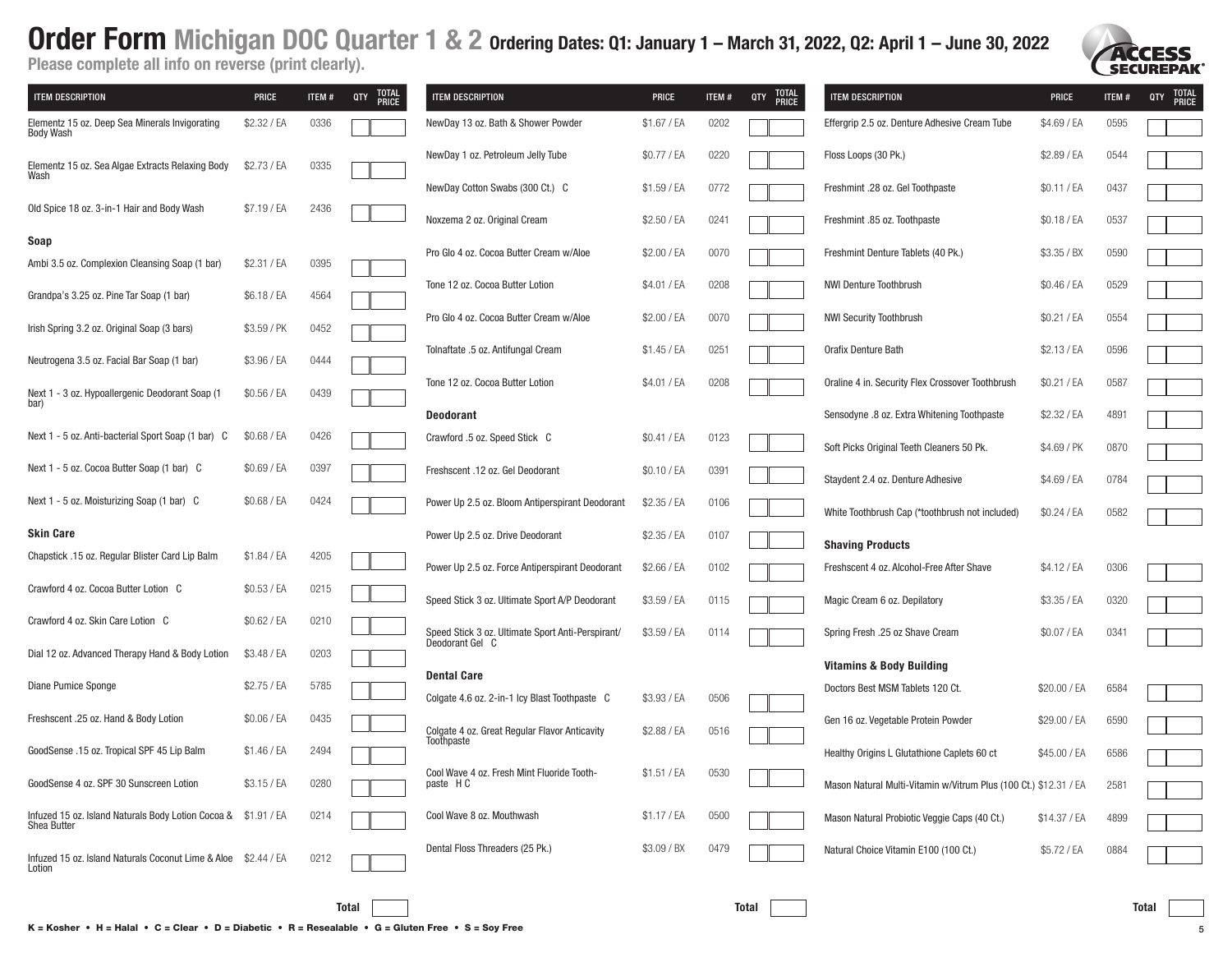Please complete all info on reverse (print clearly).

| <b>ITEM DESCRIPTION</b>                                       | <b>PRICE</b> | ITEM# | TOTAL<br>PRICE<br>QTY | <b>ITEM DESCRIPTION</b>                                                 | <b>PRICE</b> | ITEM# | TOTAL<br>PRICE<br>QTY | <b>ITEM DESCRIPTION</b>                                             | <b>PRICE</b> | ITEM#                 | TOTAL<br>PRICE<br>QTY |
|---------------------------------------------------------------|--------------|-------|-----------------------|-------------------------------------------------------------------------|--------------|-------|-----------------------|---------------------------------------------------------------------|--------------|-----------------------|-----------------------|
| Sundance Vitamin C 500 MG (90 Ct.)                            | \$3.00 / EA  | 2583  |                       | Goodsense 8 oz. Bismuth Stomach Relief Regular<br>Strength              | \$2.20 / EA  | 0655  |                       | <b>CLOTHING &amp; ACCESSORIES</b>                                   |              |                       |                       |
| Sundance Multivitamin w/Iron 60 CT                            | \$3.38 / EA  | 0681  |                       |                                                                         |              |       |                       | <b>Accessories</b>                                                  |              |                       |                       |
|                                                               |              |       |                       | GoodSense Antacid Tablets (150 Ct.)                                     | \$3.97 / EA  | 0618  |                       | Cool Stretch Cap - Black                                            | \$2.73 / EA  | 0837                  |                       |
| Sundance One Daily Essentials Multivitamin 60 Ct.             | \$2.51 / EA  | 0680  |                       | Goodsense Bisacodyl Laxative Coated Tablets 25 Ct. \$1.43 / EA          |              | 0650  |                       | Goodsense Double Foam Insole                                        | \$3.61 / EA  | 1705                  |                       |
| Sundance Turmeric Curcumin Complex w/Black<br>Pepper 60 ct    | \$7.50 / EA  | 6592  |                       | GoodSense Cherry Cough Drops (30 Ct.) C R                               | \$0.96 / EA  | 067   |                       | Kierto Black Soft Sunglasses Case w/Drawstring                      | \$2.99 / EA  | 4550                  |                       |
| Sundance Vitamin D3 25 mcg 100 IU (100 Ct.)                   | \$4.00 / EA  | 0658  |                       | GoodSense Honey & Lemon Cough Drops<br>$(30 \text{ Ct.}) \text{ C R}$   | \$0.96 / EA  | 0199  |                       | Schutt Sports No Strap Mouthguard - Black                           | \$1.50 / EA  | 1633                  |                       |
| Sundown Naturals 1200 mg Fish Oil (100 Ct.)                   | \$8.69 / EA  | 5240  |                       | Goodsense Loratidine 10mg Allergy Medicine<br>$(10 \text{ C}t.)$        | \$2.02 / EA  | 3674  |                       | Wav Enforcer Black Wave Cap                                         | \$2.73 / EA  | 0835                  |                       |
| Ultra Fit 2.3 oz. Chocolate Peanut Butter Nutrition<br>Bar    | \$2.56 / EA  | 2766  |                       |                                                                         |              |       |                       | <b>SHOES</b>                                                        |              |                       |                       |
|                                                               |              |       |                       | GoodSense Sugar Free Black Cherry Cough Drops<br>$(25 \text{ Ct.})$ CDR | \$1.67 / EA  | 3679  |                       | <b>Sandals</b>                                                      |              |                       |                       |
| Ultra Whey 16 oz. Protein                                     | \$15.98 / EA | 3670  |                       | Halls Cherry Cough Drops - 9 Ct.                                        | \$1.49 / EA  | 0674  |                       | Charm Tex Shower Shoe Men's - Brown 12, 13.<br>14, 15, 16           |              | \$3.71 / EA 2683-2687 |                       |
| <b>Pharmaceuticals</b>                                        |              |       |                       |                                                                         |              |       |                       | Crawford Deluxe Shower Shoe Small- 7 #20268,                        |              | \$3.71 / EA 1875,3854 |                       |
| Advil Single Pack (2 tablets)                                 | \$0.57 / EA  | 0612  |                       | Heritage 3 oz. Medicated Anti-Fungal Powder                             | \$2.42 / EA  | 0720  |                       | Medium- 8 #20265, Large- 9 #20266,<br>XL-10 #20267, 2XL-11 #20269   |              | 3858                  |                       |
| Alka Seltzer Plus Cold Medicine (2 Pk.)                       | \$0.93 / EA  | 0567  |                       | Medicated 3.53 oz. Chest Rub                                            | \$2.35 / EA  | 0259  |                       |                                                                     |              |                       |                       |
| Allergy Tablet (1 ea.)                                        | \$0.10 / EA  | 0579  |                       | Mediproxen Generic Aleve 220 mg. (1 Tablet)                             | \$0.20 / EA  | 0728  |                       | <b>Shoe Accessories</b><br>Kiwi 36" Shoelaces Flat Athletic - White | \$0.89 / EA  | 4220                  |                       |
| Bayer Aspirin Tablets (2 tablets)                             | \$0.38 / EA  | 0616  |                       | Moore Medical Antacid Tablets (2 Pk.)                                   | \$0.14 / EA  | 0573  |                       | <b>ELECTRONICS</b>                                                  |              |                       |                       |
| Benefiber On The Go Fiber Supplement                          | \$0.77 / EA  | 5183  |                       | Naproxen Sodium 220 mg (50 Ct.)                                         | \$4.86 / EA  | 1666  |                       | <b>Earbuds</b>                                                      |              |                       |                       |
| Careall 3 oz. Muscle Rub                                      | \$2.31 / EA  | 0260  |                       | Natureplex 1 oz. Zit Free Bensoyl Peroxide                              | \$1.95 / EA  | 1872  |                       | Clear Earbuds (6 ft.) C<br>EARBUDS LIMIT 1                          | \$5.64 / EA  | 4786                  |                       |
| Dr. Scholl's Medicated Corn Removers                          | \$3.39 / EA  | 0722  |                       | NewDay 200mg Ibuprofen Tablets (50 Ct.)                                 | \$2.60 / EA  | 0620  |                       | Koss KE5K Earbuds<br><b>EARBUDS LIMIT 1</b>                         | \$6.18 / EA  | 1255                  |                       |
| Dr. Sheffield's 1.25 oz. Antifungal Cream                     | \$1.09 / EA  | 0244  |                       | NewDay 325mg Aspirin (100 Ct.) C                                        | \$1.36 / EA  | 0615  |                       | Skullcandy In-Ear No Mic Earbud Set<br><b>EARBUDS LIMIT 1</b>       | \$30.89 / EA | 7168                  |                       |
|                                                               |              |       |                       |                                                                         |              |       |                       | <b>Electronic Accessories</b>                                       |              |                       |                       |
| GoodScense Cold Relief Plus Effervescent Tablets<br>20 Ct.    | \$6.45 / EA  | 0351  |                       | NewDay Acetaminophen 325 mg (100 Ct.) C                                 | \$2.65 / EA  | 3682  |                       | 6 Ft. Non-Coiled Headphone Ext w/Mini Jack                          | \$2.51 / EA  | 7111                  |                       |
| GoodSense .5 oz. Artificial Tears                             | \$2.13 / EA  | 0691  |                       | NewDay Allergy Tablets (24 Ct.) C                                       | \$0.90 / EA  | 0662  |                       | 9 Ft. Extension Cord                                                | \$3.05 / EA  | 7043                  |                       |
| Goodsense 12 oz. Liquid Antacid                               | \$2.75 / EA  | 0191  |                       | Non-Aspirin 325mg (2 Tablets)                                           | \$0.10 / EA  | 0614  |                       | Headphone Adapter for Mono Stereo (Mini)                            | \$1.74 / EA  | 7101                  |                       |
| GoodSense 15 oz. Psyllium Powder - Natural Orange \$7.14 / EA |              | 0654  |                       | Pepcid 20 mg. Acid Reducer (8 Ct.)                                      | \$5.78 / EA  | 0716  |                       | <b>Typewriter Accessories</b>                                       |              |                       |                       |
|                                                               |              |       |                       | Rolaids Mint Extra Strength Antacid (3 Rolls)                           | \$2.42 / PK  | 0640  |                       | Typing Paper - 500 Sheets                                           | \$6.06 / EA  | 3923                  |                       |
| GoodSense 1 oz. Hydrocortisone (1% Cream)                     | \$1.85 / EA  | 0249  |                       | Tolnaftate .5 oz. Antifungal Cream                                      | \$1.45 / EA  | 0251  |                       |                                                                     |              |                       |                       |
| Goodsense 2 oz. Hemorrhoidal Ointment                         | \$3.25 / EA  | 0651  |                       |                                                                         |              |       |                       |                                                                     |              |                       |                       |



**SECUREPAK**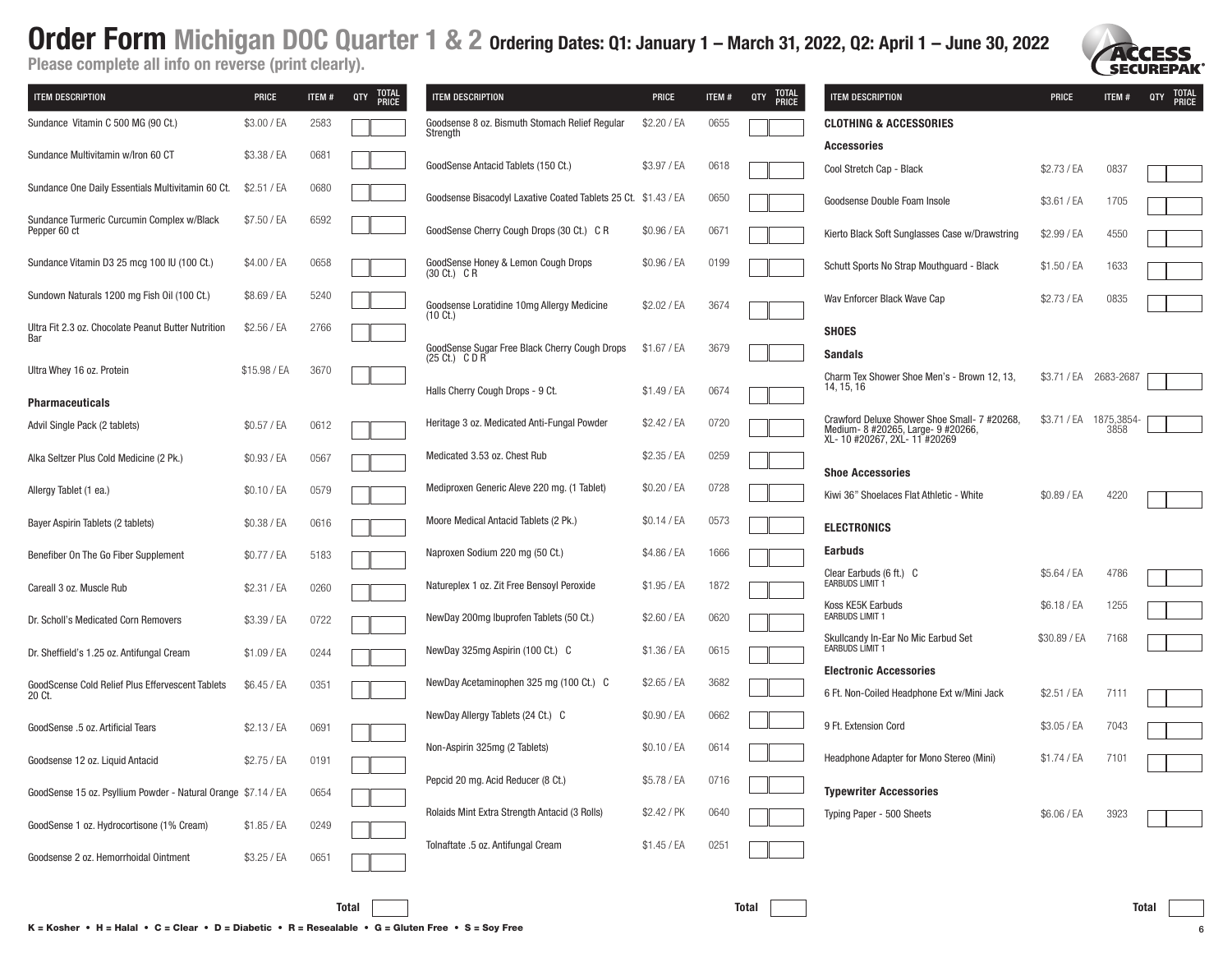

Please complete all info on reverse (print clearly).

| <b>ITEM DESCRIPTION</b>                     | <b>PRICE</b> | ITEM# | <b>TOTAL<br/>PRICE</b><br>QTY | <b>ITEM DESCRIPTION</b>                                | <b>PRICE</b> | ITEM# | <b>TOTAL</b><br>PRICE<br>QTY | <b>ITEM DESCRIPTION</b>                                                  | <b>PRICE</b> | ITEM# | <b>TOTAL<br/>PRICE</b><br>QTY |
|---------------------------------------------|--------------|-------|-------------------------------|--------------------------------------------------------|--------------|-------|------------------------------|--------------------------------------------------------------------------|--------------|-------|-------------------------------|
| THE GENERAL STORE                           |              |       |                               | Cooks Spork - Tan                                      | \$0.33 / EA  | 4808  |                              | Lady Speed Stick Invisible Dry 1.4 oz. Anti-Perspi-<br>rant Shower Fresh | \$2.45 / EA  | 0120  |                               |
| <b>Stationery</b>                           |              |       |                               | Document File w/Velcro Strap                           | \$1.51 / EA  | 0382  |                              |                                                                          |              |       |                               |
| #10 Envelope                                | \$0.08 / EA  | 1010  |                               |                                                        |              |       |                              | Mascara .27 oz. Mega Protein Very Black                                  | \$2.10 / EA  | 0910  |                               |
| Bic Black Cristal Pen (2 Pk.)               | \$1.07 / EA  | 0863  |                               | Fingernail Clipper without File C                      | \$0.66 / EA  | 0861  |                              | Miconazole 1.59 oz. (Generic Monistat)                                   | \$7.57 / EA  | 0343  |                               |
| Bic Black Cristal Pen Medium (10 Pk.)       | \$2.46 / CS  | 5898  |                               | Foam Ear Plugs                                         | \$0.24 / EA  | 3891  |                              | Midol Max Strength (16 Ct.)                                              | \$4.53 / EA  | 3676  |                               |
| Bic Blue Cristal Pen (2 Pk.)                | \$1.07 / EA  | 0862  |                               | Head Band (White)                                      | $$1.14$ / EA | 8251  |                              | Nair 9 oz. Baby Oil Hair Remover                                         | \$6.75 / EA  | 0380  |                               |
| Bic Blue Cristal Pen Medium (10 Pk.)        | \$2.46 / CS  | 5894  |                               | Photo Album - Lg. Hard Cover (24 pgs.) 7" x 8.5"       | \$2.73 / EA  | 1125  |                              | Natureplex 4.5 oz. Vinegar & Water Douche                                | \$2.66 / EA  | 0700  |                               |
| Boardroom 8.5 x 11 Paper 50 Sheets - White  | \$1.12 / PAD | 1060  |                               | Plastic Cup 22 oz. w/Lid - White<br>TUMBLER LIMIT 1    | \$0.42 / EA  | 1415  |                              | Playtex Gentle Glide Tampons (Regular) 20 Pk.                            | \$7.89 / BX  | 0710  |                               |
| Carbon Paper 8.5 x 11 (30 Ct.)              | \$6.50 / PK  | 1066  |                               | Plastic ID Holder                                      | \$1.05 / EA  | 5099  |                              | Preference Panty Shields (22 Pk.)                                        | \$1.15 / EA  | 0713  |                               |
| Envelope 10"x15" - White                    | \$0.27 / EA  | 1042  |                               | <b>Plastic Spork</b>                                   | \$0.08 / EA  | 1387  |                              | Preference Regular Maxi Pads (24 Pk.)                                    | \$2.16 / BX  | 0712  |                               |
| Michigan DOC Stamped Envelope Kit           | \$0.64 / KIT | 3804  |                               | Singer Sewing Kit without Scissors                     | \$1.87 / EA  | 1370  |                              | Preference Super Maxi Pad (22 Pk.)                                       | \$2.16 / BX  | 0792  |                               |
| Unisource 15X20 Brown Envelope              | \$1.29 / EA  | 4530  |                               | <b>Square Tip Deluxe Tweezers</b>                      | \$0.43 / EA  | 0752  |                              | Preference Super Tampon (40 Pk.)                                         | \$6.06 / BX  | 4898  |                               |
| Unisource Envelope #6 3/4                   | \$0.08 / EA  | 1011  |                               | Thermal Mug 22 oz.<br>THERMAL MUG LIMIT 1              | \$2.32 / EA  | 4234  |                              | Rikayah 2 oz. Raineys Secret Body Spray                                  | \$5.15 / EA  | 2486  |                               |
| Yellow #2 Pencil w/Eraser                   | \$0.14 / EA  | 1077  |                               | Toilet Paper (One Roll)                                | \$0.80 / EA  | 0770  |                              | Secret 1.7 oz. Powder Fresh Deodorant                                    | \$2.34 / EA  | 0276  |                               |
| Games                                       |              |       |                               | Two Piece Soap Dish C                                  | \$0.46 / EA  | 0491  |                              | Wet N Wild Mega Last Black Retractable Eyeliner                          | \$2.34 / EA  | 5563  |                               |
| Aviator Pinochle US Playing Cards           | \$1.95 / EA  | 1305  |                               | White Plastic Key Tag - 4 1/2" x 3/4"                  | \$1.11 / EA  | 0850  |                              | Wet n Wild Mega Last Retractable Eyeliner Dark<br>Brown                  | \$2.34 / EA  | 5505  |                               |
| <b>Chess Set with Board</b>                 | \$6.90 / EA  | 1315  |                               | <b>Calendar</b>                                        |              |       |                              | Wet n Wild Silk Finish Lipstick - Breeze                                 | \$1.01 / EA  | 5940  |                               |
| Double Six Dominoes                         | \$3.00 / EA  | 1310  |                               | Calendar                                               | \$1.88 / EA  | 4552  |                              |                                                                          |              |       |                               |
| Three A Playing Cards                       | \$1.00 / EA  | 1239  |                               | <b>Greeting Card</b><br>Acetate Thinking of You Card   | \$0.87 / EA  | 0964  |                              |                                                                          |              |       |                               |
| <b>Miscellaneous</b>                        |              |       |                               |                                                        |              |       |                              |                                                                          |              |       |                               |
| 1.6 Quart Round Serving Saver Bowl With Lid | \$2.44 / EA  | 1401  |                               | <b>WOMEN'S ONLY ITEMS</b><br><b>Women's Only Items</b> |              |       |                              |                                                                          |              |       |                               |
| Acrylic Mirror without Magnet 6" x 4.5"     | \$1.98 / EA  | 1343  |                               | Cover Girl Brown Mascara Lash Blast Clump<br>Crusher   | \$6.98 / EA  | 1747  |                              |                                                                          |              |       |                               |
| Address Book Small 2.5" x 4"                | \$0.79 / EA  | 1056  |                               | Cover Girl Smoothers Concealer - Light                 | \$7.86 / EA  | 0534  |                              |                                                                          |              |       |                               |
| Clear Cosmetic Bag                          | \$5.69 / EA  | 0797  |                               | Cover Girl Smoothers Concealer - Medium                | \$7.86 / EA  | 0545  |                              |                                                                          |              |       |                               |
| Coffee Cup w/Handle 12 oz.                  | \$0.83 / EA  | 1411  |                               |                                                        |              |       |                              |                                                                          |              |       |                               |

K = Kosher • H = Halal • C = Clear • D = Diabetic • R = Resealable • G = Gluten Free • S = Soy Free 7